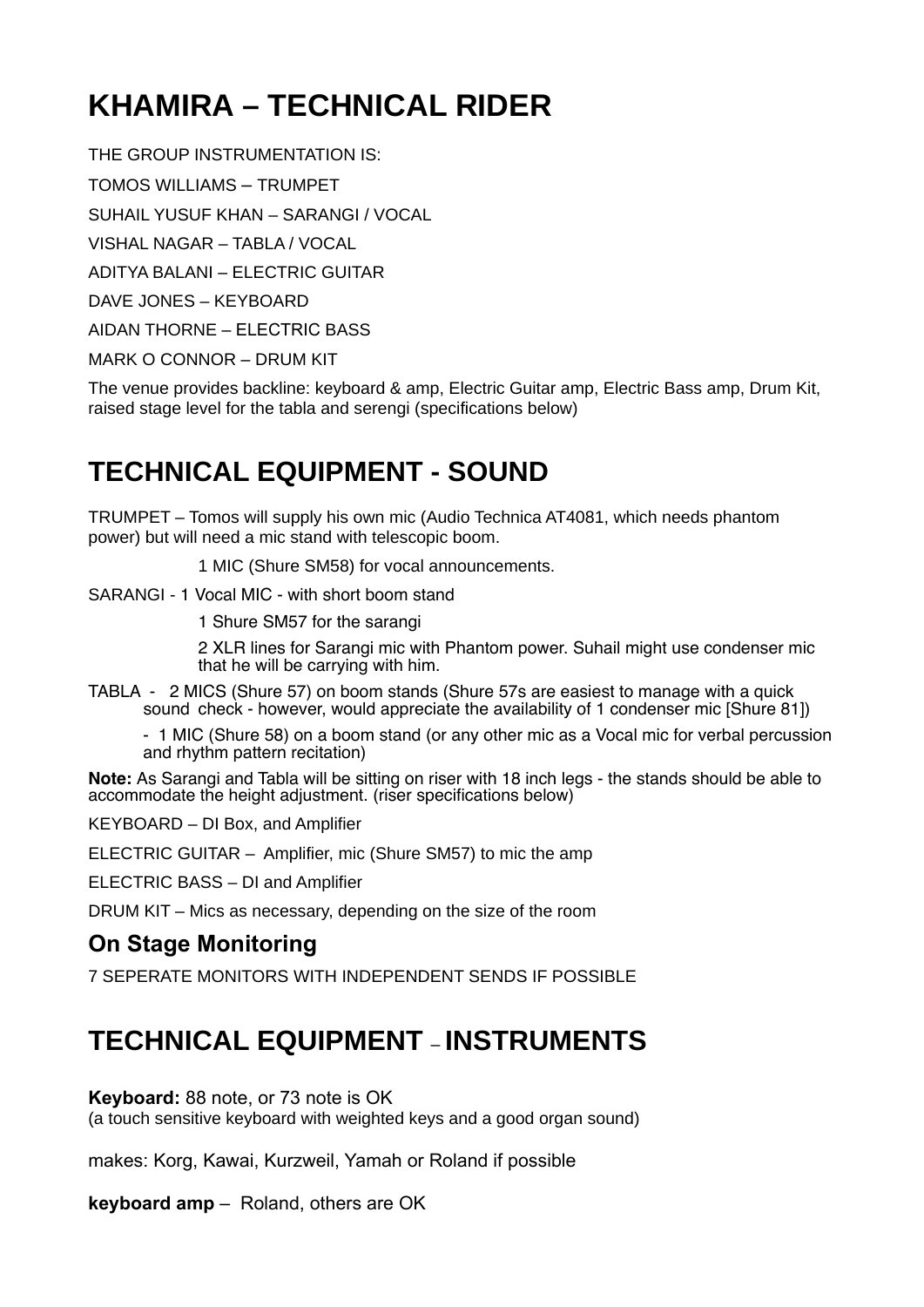Laney and Carlsboro to be avoided

#### **Hardware:**

- 1 sustain pedal (same make as the keyboard)
- 1 jack lead,
- 1 keyboard stand (x-frame quick-lock style is best)
- 1 seat

**Electric Guitar:** Band provides the guitar, venue provides the amp

#### **Electric Guitar amp:**

Fender Twin Reverb or Fender Deluxe preferred or any good quality tube amp.

#### **Electric Bass:** Band provides the bass guitar, venue provides the amp **Bass Amp:**

One (1) out of these options if possible: ampeg rig gallien kruegar mb100e trace elliot mark bass or aguilar.

#### **Drum requirements: Drums** -

1 Bass drum 20" x 14" 1 Hi Tom 12" x 8" 1 Floor Tom 14" x 14" 1 Snare drum 12" x 5"

#### **Cymbals** - preferably Zildjian K's, Sabian HHX or Paiste Hi Hats 13" or 14" 1 Ride cymbal 20" 1 Crash cymbal 18"

#### **Hardware** -

Bass drum pedal Hi Hat Stand Cymbal Stand x 2 Snare Drum Stand Drum Stool Drum mat/Rug

## **OTHER HARDWARE**

2 guitar stands

4 music stands

#### **STAGE/PLATFORM FOR THE SARANGI AND TABLA SPECIFICATIONS**

Suhail Khan & Vishal Nagar - Riser needs

8 feet x 4 feet - 1 riser (so both can share one riser) OR 4 feet x 4 feet - 2 risers (can be joined together)

Riser Height / Height of Riser Legs: minimum 18 inches/ 1.5 feet (can use 24 inches/ 2 feet if preferred 18 inch height is not available)